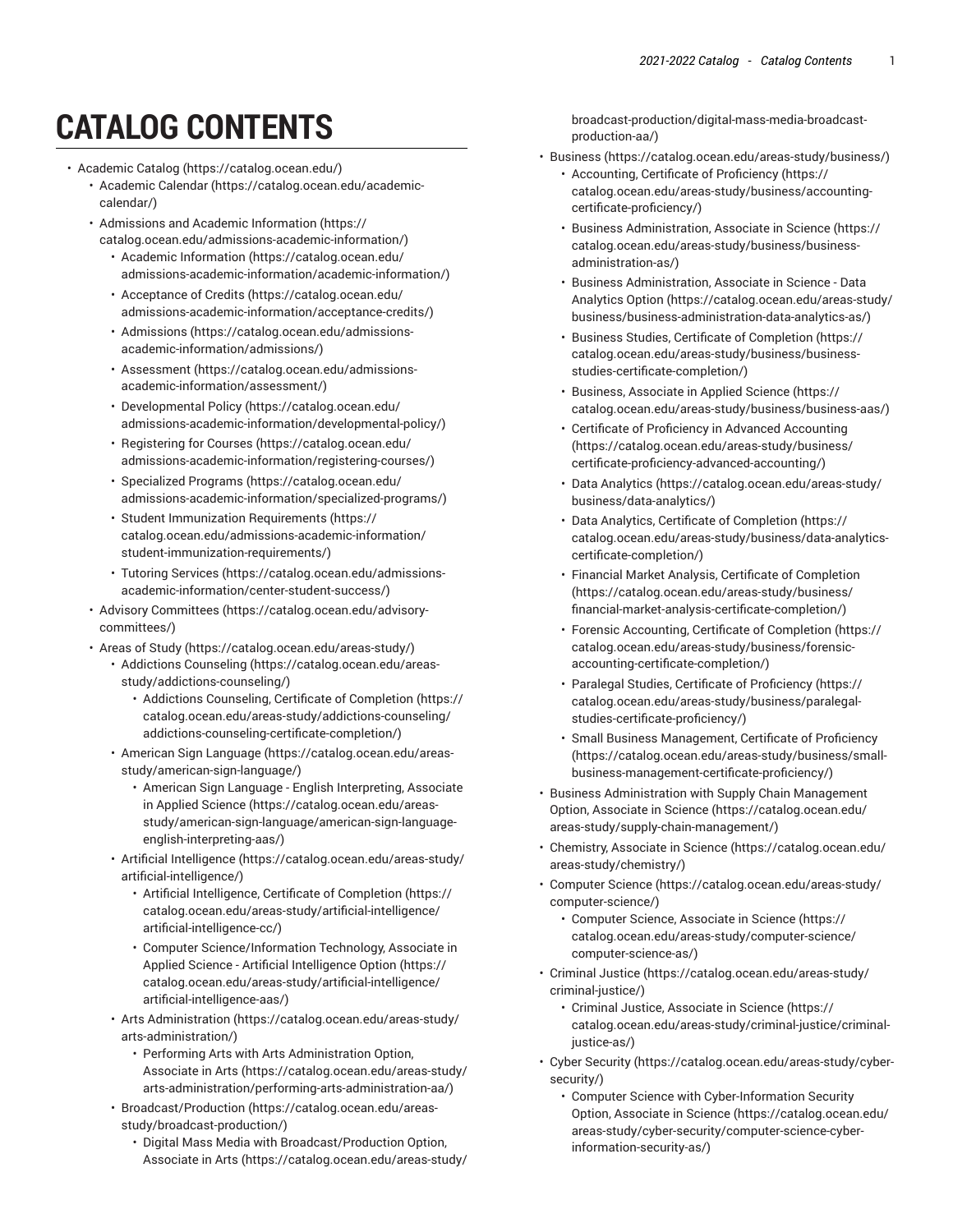- [Cybersecurity,](https://catalog.ocean.edu/areas-study/cyber-security/cyber-cc/) Certificate of Completion [\(https://](https://catalog.ocean.edu/areas-study/cyber-security/cyber-cc/) [catalog.ocean.edu/areas-study/cyber-security/cyber-cc/\)](https://catalog.ocean.edu/areas-study/cyber-security/cyber-cc/)
- [Dance \(https://catalog.ocean.edu/areas-study/dance/](https://catalog.ocean.edu/areas-study/dance/))
	- [Performing](https://catalog.ocean.edu/areas-study/dance/performing-arts-dance-aa/) Arts with Dance Option, Associate in [Arts](https://catalog.ocean.edu/areas-study/dance/performing-arts-dance-aa/) ([https://catalog.ocean.edu/areas-study/dance/](https://catalog.ocean.edu/areas-study/dance/performing-arts-dance-aa/) [performing-arts-dance-aa/](https://catalog.ocean.edu/areas-study/dance/performing-arts-dance-aa/))
- [Education](https://catalog.ocean.edu/areas-study/education/) ([https://catalog.ocean.edu/areas-study/](https://catalog.ocean.edu/areas-study/education/) [education/](https://catalog.ocean.edu/areas-study/education/))
	- [Education,](https://catalog.ocean.edu/areas-study/education/education-aa/) Associate in Arts [\(https://catalog.ocean.edu/](https://catalog.ocean.edu/areas-study/education/education-aa/) [areas-study/education/education-aa/\)](https://catalog.ocean.edu/areas-study/education/education-aa/)
- [Engineering \(https://catalog.ocean.edu/areas-study/](https://catalog.ocean.edu/areas-study/engineering/) [engineering/](https://catalog.ocean.edu/areas-study/engineering/))
	- Advanced [Manufacturing](https://catalog.ocean.edu/areas-study/engineering/advanced-manufacturing-mechatronics-certificate-completion/) and Mechatronics, Certificate [of Completion \(https://catalog.ocean.edu/areas-study/](https://catalog.ocean.edu/areas-study/engineering/advanced-manufacturing-mechatronics-certificate-completion/) [engineering/advanced-manufacturing-mechatronics](https://catalog.ocean.edu/areas-study/engineering/advanced-manufacturing-mechatronics-certificate-completion/)[certificate-completion/](https://catalog.ocean.edu/areas-study/engineering/advanced-manufacturing-mechatronics-certificate-completion/))
	- [Engineering, Associate in Science \(https://](https://catalog.ocean.edu/areas-study/engineering/engineering-as/) [catalog.ocean.edu/areas-study/engineering/engineering](https://catalog.ocean.edu/areas-study/engineering/engineering-as/)[as/\)](https://catalog.ocean.edu/areas-study/engineering/engineering-as/)
	- [Technology](https://catalog.ocean.edu/areas-study/engineering/technology-leadership/) Leadership, Certificate of Completion ([https://](https://catalog.ocean.edu/areas-study/engineering/technology-leadership/) [catalog.ocean.edu/areas-study/engineering/technology](https://catalog.ocean.edu/areas-study/engineering/technology-leadership/)[leadership/\)](https://catalog.ocean.edu/areas-study/engineering/technology-leadership/)
- [English](https://catalog.ocean.edu/areas-study/english/) [\(https://catalog.ocean.edu/areas-study/english/](https://catalog.ocean.edu/areas-study/english/))
	- English, [Associate](https://catalog.ocean.edu/areas-study/english/english-aa/) in Arts ([https://catalog.ocean.edu/](https://catalog.ocean.edu/areas-study/english/english-aa/) [areas-study/english/english-aa/](https://catalog.ocean.edu/areas-study/english/english-aa/))
- [Environmental](https://catalog.ocean.edu/areas-study/environmental-science/) Science ([https://catalog.ocean.edu/areas](https://catalog.ocean.edu/areas-study/environmental-science/)[study/environmental-science/\)](https://catalog.ocean.edu/areas-study/environmental-science/)
	- [Environmental](https://catalog.ocean.edu/areas-study/environmental-science/environmental-studies-as/) Studies, Associate in Science [\(https://](https://catalog.ocean.edu/areas-study/environmental-science/environmental-studies-as/) [catalog.ocean.edu/areas-study/environmental-science/](https://catalog.ocean.edu/areas-study/environmental-science/environmental-studies-as/) [environmental-studies-as/](https://catalog.ocean.edu/areas-study/environmental-science/environmental-studies-as/))
	- Industrial [Hygiene/Hazardous](https://catalog.ocean.edu/areas-study/environmental-science/industrial-hygiene-cc/) Materials Management, Certificate of [Completion](https://catalog.ocean.edu/areas-study/environmental-science/industrial-hygiene-cc/) [\(https://catalog.ocean.edu/](https://catalog.ocean.edu/areas-study/environmental-science/industrial-hygiene-cc/) [areas-study/environmental-science/industrial-hygiene](https://catalog.ocean.edu/areas-study/environmental-science/industrial-hygiene-cc/)[cc/\)](https://catalog.ocean.edu/areas-study/environmental-science/industrial-hygiene-cc/)
- [Fine](https://catalog.ocean.edu/areas-study/fine-arts/) Arts (<https://catalog.ocean.edu/areas-study/fine-arts/>)
	- Fine Arts, [Associate](https://catalog.ocean.edu/areas-study/fine-arts/fine-arts-aa/) in Arts ([https://catalog.ocean.edu/](https://catalog.ocean.edu/areas-study/fine-arts/fine-arts-aa/) [areas-study/fine-arts/fine-arts-aa/](https://catalog.ocean.edu/areas-study/fine-arts/fine-arts-aa/))
- Fire [Science](https://catalog.ocean.edu/areas-study/fire-science/) ([https://catalog.ocean.edu/areas-study/fire](https://catalog.ocean.edu/areas-study/fire-science/)[science/\)](https://catalog.ocean.edu/areas-study/fire-science/)
	- Fire Science, Certificate of [Proficiency \(https://](https://catalog.ocean.edu/areas-study/fire-science/fire-science-certificate-proficiency/) [catalog.ocean.edu/areas-study/fire-science/fire-science](https://catalog.ocean.edu/areas-study/fire-science/fire-science-certificate-proficiency/)[certificate-proficiency/](https://catalog.ocean.edu/areas-study/fire-science/fire-science-certificate-proficiency/))
- Game [Development](https://catalog.ocean.edu/areas-study/game-development-design/) and Design [\(https://catalog.ocean.edu/](https://catalog.ocean.edu/areas-study/game-development-design/) [areas-study/game-development-design/\)](https://catalog.ocean.edu/areas-study/game-development-design/)
	- Computer Science with Game [Development](https://catalog.ocean.edu/areas-study/game-development-design/computer-science-game-development-design-as/) & Design [Option, Associate in Science](https://catalog.ocean.edu/areas-study/game-development-design/computer-science-game-development-design-as/) ([https://catalog.ocean.edu/](https://catalog.ocean.edu/areas-study/game-development-design/computer-science-game-development-design-as/) [areas-study/game-development-design/computer](https://catalog.ocean.edu/areas-study/game-development-design/computer-science-game-development-design-as/)[science-game-development-design-as/](https://catalog.ocean.edu/areas-study/game-development-design/computer-science-game-development-design-as/))
- [General Studies \(https://catalog.ocean.edu/areas-study/](https://catalog.ocean.edu/areas-study/general-studies/) [general-studies/\)](https://catalog.ocean.edu/areas-study/general-studies/)
	- [General Studies, Associate in Science Business](https://catalog.ocean.edu/areas-study/general-studies/general-studies-as-business-concentration/) [Concentration](https://catalog.ocean.edu/areas-study/general-studies/general-studies-as-business-concentration/) ([https://catalog.ocean.edu/areas](https://catalog.ocean.edu/areas-study/general-studies/general-studies-as-business-concentration/)[study/general-studies/general-studies-as-business](https://catalog.ocean.edu/areas-study/general-studies/general-studies-as-business-concentration/)[concentration/](https://catalog.ocean.edu/areas-study/general-studies/general-studies-as-business-concentration/))
	- [General Studies, Associate in Science Computer](https://catalog.ocean.edu/areas-study/general-studies/general-studies-as-computer-concentration/) [Studies Concentration](https://catalog.ocean.edu/areas-study/general-studies/general-studies-as-computer-concentration/) ([https://catalog.ocean.edu/areas](https://catalog.ocean.edu/areas-study/general-studies/general-studies-as-computer-concentration/)[study/general-studies/general-studies-as-computer](https://catalog.ocean.edu/areas-study/general-studies/general-studies-as-computer-concentration/)[concentration/](https://catalog.ocean.edu/areas-study/general-studies/general-studies-as-computer-concentration/))
- [General Studies, Associate in Science Health](https://catalog.ocean.edu/areas-study/general-studies/general-studies-as-health-physical-education-concentration/) and Physical Education [Concentration](https://catalog.ocean.edu/areas-study/general-studies/general-studies-as-health-physical-education-concentration/) [\(https://](https://catalog.ocean.edu/areas-study/general-studies/general-studies-as-health-physical-education-concentration/) [catalog.ocean.edu/areas-study/general-studies/general](https://catalog.ocean.edu/areas-study/general-studies/general-studies-as-health-physical-education-concentration/)[studies-as-health-physical-education-concentration/\)](https://catalog.ocean.edu/areas-study/general-studies/general-studies-as-health-physical-education-concentration/)
- [General Studies, Associate in Science Humanities](https://catalog.ocean.edu/areas-study/general-studies/general-studies-as-humanities-concentration/) [Concentration](https://catalog.ocean.edu/areas-study/general-studies/general-studies-as-humanities-concentration/) ([https://catalog.ocean.edu/areas](https://catalog.ocean.edu/areas-study/general-studies/general-studies-as-humanities-concentration/)[study/general-studies/general-studies-as-humanities](https://catalog.ocean.edu/areas-study/general-studies/general-studies-as-humanities-concentration/)[concentration/\)](https://catalog.ocean.edu/areas-study/general-studies/general-studies-as-humanities-concentration/)
- [General Studies, Associate in Science Mathematics](https://catalog.ocean.edu/areas-study/general-studies/general-studies-as-mathematics-concentration/) [Concentration](https://catalog.ocean.edu/areas-study/general-studies/general-studies-as-mathematics-concentration/) ([https://catalog.ocean.edu/areas-study/](https://catalog.ocean.edu/areas-study/general-studies/general-studies-as-mathematics-concentration/) [general-studies/general-studies-as-mathematics](https://catalog.ocean.edu/areas-study/general-studies/general-studies-as-mathematics-concentration/)[concentration/\)](https://catalog.ocean.edu/areas-study/general-studies/general-studies-as-mathematics-concentration/)
- [General Studies, Associate in Science Science](https://catalog.ocean.edu/areas-study/general-studies/general-studies-as-science-concentration/) [Concentration](https://catalog.ocean.edu/areas-study/general-studies/general-studies-as-science-concentration/) ([https://catalog.ocean.edu/areas](https://catalog.ocean.edu/areas-study/general-studies/general-studies-as-science-concentration/)[study/general-studies/general-studies-as-science](https://catalog.ocean.edu/areas-study/general-studies/general-studies-as-science-concentration/)[concentration/\)](https://catalog.ocean.edu/areas-study/general-studies/general-studies-as-science-concentration/)
- [General Studies, Associate in Science Social Science](https://catalog.ocean.edu/areas-study/general-studies/general-studies-as-social-science-concentration/) [Concentration](https://catalog.ocean.edu/areas-study/general-studies/general-studies-as-social-science-concentration/) ([https://catalog.ocean.edu/areas-study/](https://catalog.ocean.edu/areas-study/general-studies/general-studies-as-social-science-concentration/) [general-studies/general-studies-as-social-science](https://catalog.ocean.edu/areas-study/general-studies/general-studies-as-social-science-concentration/)[concentration/\)](https://catalog.ocean.edu/areas-study/general-studies/general-studies-as-social-science-concentration/)
- [Global Studies \(https://catalog.ocean.edu/areas-study/](https://catalog.ocean.edu/areas-study/global-studies/) [global-studies/](https://catalog.ocean.edu/areas-study/global-studies/))
	- Global Studies, [Associate](https://catalog.ocean.edu/areas-study/global-studies/global-studies-aa/) in Arts ([https://](https://catalog.ocean.edu/areas-study/global-studies/global-studies-aa/) [catalog.ocean.edu/areas-study/global-studies/global](https://catalog.ocean.edu/areas-study/global-studies/global-studies-aa/)[studies-aa/](https://catalog.ocean.edu/areas-study/global-studies/global-studies-aa/))
	- Middle Eastern Studies, Certificate of [Proficiency](https://catalog.ocean.edu/areas-study/global-studies/middle-eastern-studies-certificate-proficiency/) ([https://](https://catalog.ocean.edu/areas-study/global-studies/middle-eastern-studies-certificate-proficiency/) [catalog.ocean.edu/areas-study/global-studies/middle](https://catalog.ocean.edu/areas-study/global-studies/middle-eastern-studies-certificate-proficiency/)[eastern-studies-certificate-proficiency/](https://catalog.ocean.edu/areas-study/global-studies/middle-eastern-studies-certificate-proficiency/))
- [Graphic](https://catalog.ocean.edu/areas-study/graphic-arts-design-media/) Arts, Design, and Media [\(https://catalog.ocean.edu/](https://catalog.ocean.edu/areas-study/graphic-arts-design-media/) [areas-study/graphic-arts-design-media/](https://catalog.ocean.edu/areas-study/graphic-arts-design-media/))
	- Graphic Arts, Design, & Media, [Associate](https://catalog.ocean.edu/areas-study/graphic-arts-design-media/graphic-arts-design-media-as/) in Science [\(https://catalog.ocean.edu/areas-study/graphic-arts](https://catalog.ocean.edu/areas-study/graphic-arts-design-media/graphic-arts-design-media-as/)[design-media/graphic-arts-design-media-as/](https://catalog.ocean.edu/areas-study/graphic-arts-design-media/graphic-arts-design-media-as/))
	- [Photography,](https://catalog.ocean.edu/areas-study/graphic-arts-design-media/photography/) Certificate of Completion ([https://](https://catalog.ocean.edu/areas-study/graphic-arts-design-media/photography/) [catalog.ocean.edu/areas-study/graphic-arts-design](https://catalog.ocean.edu/areas-study/graphic-arts-design-media/photography/)[media/photography/\)](https://catalog.ocean.edu/areas-study/graphic-arts-design-media/photography/)
	- Video [Production,](https://catalog.ocean.edu/areas-study/graphic-arts-design-media/video-production/) Certificate of Completion ([https://](https://catalog.ocean.edu/areas-study/graphic-arts-design-media/video-production/) [catalog.ocean.edu/areas-study/graphic-arts-design](https://catalog.ocean.edu/areas-study/graphic-arts-design-media/video-production/)[media/video-production/\)](https://catalog.ocean.edu/areas-study/graphic-arts-design-media/video-production/)
- Health & Human [Performance \(https://catalog.ocean.edu/](https://catalog.ocean.edu/areas-study/health-human-performance/) [areas-study/health-human-performance/\)](https://catalog.ocean.edu/areas-study/health-human-performance/)
	- Exercise Science, Certificate of [Proficiency \(https://](https://catalog.ocean.edu/areas-study/health-human-performance/exercise-science-certificate-proficiency/) [catalog.ocean.edu/areas-study/health-human](https://catalog.ocean.edu/areas-study/health-human-performance/exercise-science-certificate-proficiency/)[performance/exercise-science-certificate-proficiency/\)](https://catalog.ocean.edu/areas-study/health-human-performance/exercise-science-certificate-proficiency/)
	- Holistic Health & Wellness, Certificate of [Completion](https://catalog.ocean.edu/areas-study/health-human-performance/holistic-health-wellness-certificate-completion/) [\(https://catalog.ocean.edu/areas-study/health-human](https://catalog.ocean.edu/areas-study/health-human-performance/holistic-health-wellness-certificate-completion/)[performance/holistic-health-wellness-certificate](https://catalog.ocean.edu/areas-study/health-human-performance/holistic-health-wellness-certificate-completion/)[completion/](https://catalog.ocean.edu/areas-study/health-human-performance/holistic-health-wellness-certificate-completion/))
	- Nutrition, Certificate of [Proficiency \(https://](https://catalog.ocean.edu/areas-study/health-human-performance/nutrition-certificate-proficiency/) [catalog.ocean.edu/areas-study/health-human](https://catalog.ocean.edu/areas-study/health-human-performance/nutrition-certificate-proficiency/)[performance/nutrition-certificate-proficiency/](https://catalog.ocean.edu/areas-study/health-human-performance/nutrition-certificate-proficiency/))
- [Health Administration](https://catalog.ocean.edu/areas-study/health-administration/) ([https://catalog.ocean.edu/areas](https://catalog.ocean.edu/areas-study/health-administration/)[study/health-administration/](https://catalog.ocean.edu/areas-study/health-administration/))
	- [Business Administration with Health Administration](https://catalog.ocean.edu/areas-study/health-administration/business-administration-health-as/) [Option, Associate in Science](https://catalog.ocean.edu/areas-study/health-administration/business-administration-health-as/) [\(https://catalog.ocean.edu/](https://catalog.ocean.edu/areas-study/health-administration/business-administration-health-as/) [areas-study/health-administration/business](https://catalog.ocean.edu/areas-study/health-administration/business-administration-health-as/)[administration-health-as/\)](https://catalog.ocean.edu/areas-study/health-administration/business-administration-health-as/)
- [Health Science, Associate in Applied Science \(https://](https://catalog.ocean.edu/areas-study/health-science/) [catalog.ocean.edu/areas-study/health-science/](https://catalog.ocean.edu/areas-study/health-science/))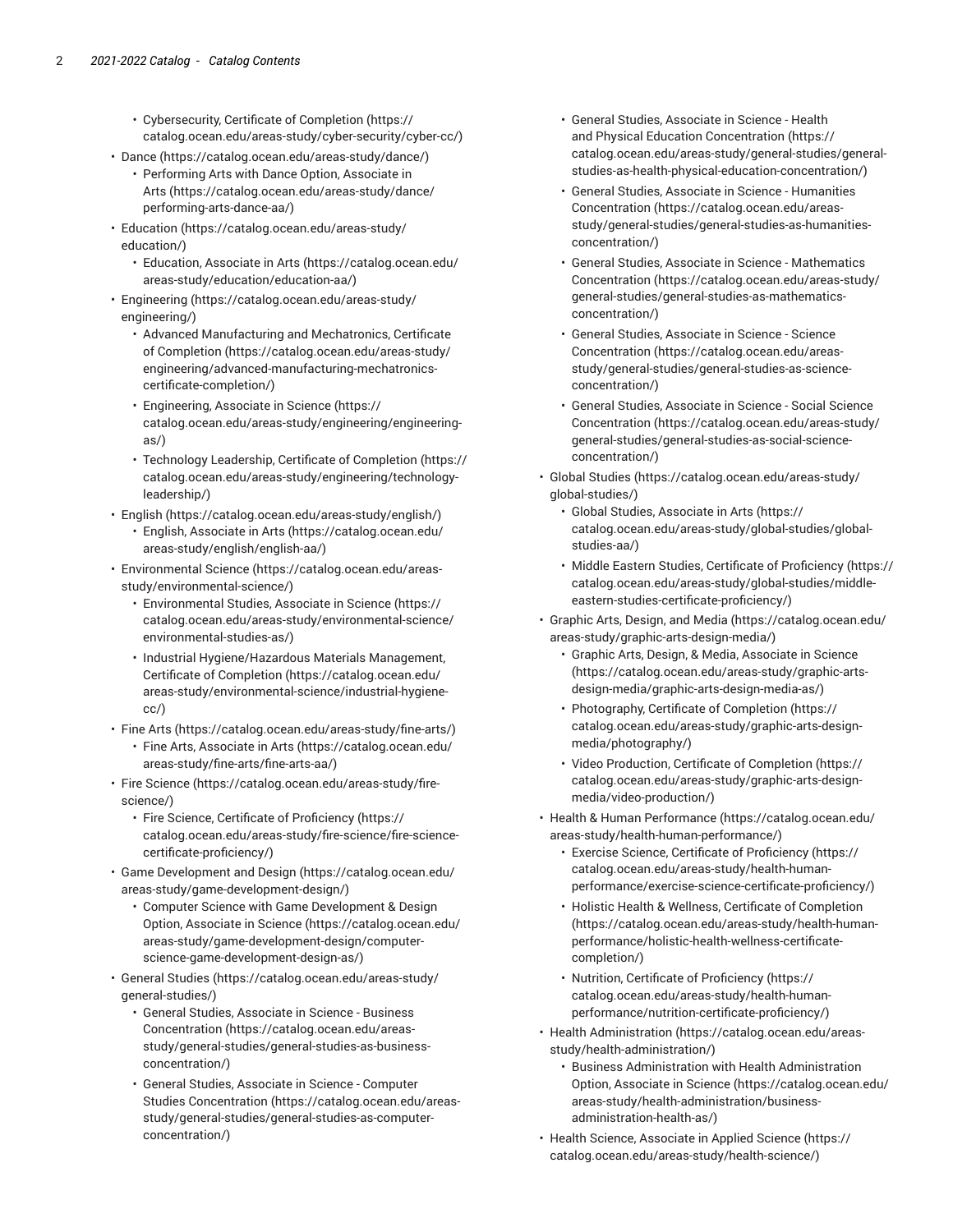- [History](https://catalog.ocean.edu/areas-study/history/) (<https://catalog.ocean.edu/areas-study/history/>)
	- History, [Associate](https://catalog.ocean.edu/areas-study/history/history-aa/) in Arts ([https://catalog.ocean.edu/](https://catalog.ocean.edu/areas-study/history/history-aa/) [areas-study/history/history-aa/\)](https://catalog.ocean.edu/areas-study/history/history-aa/)
- Hospitality, Recreation, and Tourism [Management \(https://](https://catalog.ocean.edu/areas-study/hospitality-recreation-tourism-management/) [catalog.ocean.edu/areas-study/hospitality-recreation](https://catalog.ocean.edu/areas-study/hospitality-recreation-tourism-management/)[tourism-management/\)](https://catalog.ocean.edu/areas-study/hospitality-recreation-tourism-management/)
	- Hospitality, Recreation, and Tourism [Management,](https://catalog.ocean.edu/areas-study/hospitality-recreation-tourism-management/hospitality-recreation-tourism-management-as/) [Associate in Science \(https://catalog.ocean.edu/areas](https://catalog.ocean.edu/areas-study/hospitality-recreation-tourism-management/hospitality-recreation-tourism-management-as/)[study/hospitality-recreation-tourism-management/](https://catalog.ocean.edu/areas-study/hospitality-recreation-tourism-management/hospitality-recreation-tourism-management-as/) [hospitality-recreation-tourism-management-as/](https://catalog.ocean.edu/areas-study/hospitality-recreation-tourism-management/hospitality-recreation-tourism-management-as/))
- [Humanities](https://catalog.ocean.edu/areas-study/humanities/) ([https://catalog.ocean.edu/areas-study/](https://catalog.ocean.edu/areas-study/humanities/) [humanities/\)](https://catalog.ocean.edu/areas-study/humanities/)
- [Information](https://catalog.ocean.edu/areas-study/information-technology/) Technology [\(https://catalog.ocean.edu/areas](https://catalog.ocean.edu/areas-study/information-technology/)[study/information-technology/\)](https://catalog.ocean.edu/areas-study/information-technology/)
	- Computer Science with [Information](https://catalog.ocean.edu/areas-study/information-technology/computer-science-information-technology-as/) Technology Option, [Associate in Science \(https://catalog.ocean.edu/areas](https://catalog.ocean.edu/areas-study/information-technology/computer-science-information-technology-as/)[study/information-technology/computer-science](https://catalog.ocean.edu/areas-study/information-technology/computer-science-information-technology-as/)[information-technology-as/](https://catalog.ocean.edu/areas-study/information-technology/computer-science-information-technology-as/))
	- Computer [Science/Information](https://catalog.ocean.edu/areas-study/information-technology/computer-science-information-technology-aas/) Technology, Associate in [Applied Science](https://catalog.ocean.edu/areas-study/information-technology/computer-science-information-technology-aas/) [\(https://catalog.ocean.edu/areas-study/](https://catalog.ocean.edu/areas-study/information-technology/computer-science-information-technology-aas/) [information-technology/computer-science-information](https://catalog.ocean.edu/areas-study/information-technology/computer-science-information-technology-aas/)[technology-aas/](https://catalog.ocean.edu/areas-study/information-technology/computer-science-information-technology-aas/))
	- Information [Technology,](https://catalog.ocean.edu/areas-study/information-technology/information-technology-certificate-completion/) Certificate of Completion ([https://catalog.ocean.edu/areas-study/information](https://catalog.ocean.edu/areas-study/information-technology/information-technology-certificate-completion/)[technology/information-technology-certificate](https://catalog.ocean.edu/areas-study/information-technology/information-technology-certificate-completion/)[completion/\)](https://catalog.ocean.edu/areas-study/information-technology/information-technology-certificate-completion/)
	- Information [Technology,](https://catalog.ocean.edu/areas-study/information-technology/information-technology-certificate-proficiency/) Certificate of Proficiency ([https://catalog.ocean.edu/areas-study/information](https://catalog.ocean.edu/areas-study/information-technology/information-technology-certificate-proficiency/)[technology/information-technology-certificate](https://catalog.ocean.edu/areas-study/information-technology/information-technology-certificate-proficiency/)[proficiency/\)](https://catalog.ocean.edu/areas-study/information-technology/information-technology-certificate-proficiency/)
- [Journalism](https://catalog.ocean.edu/areas-study/journalism/) ([https://catalog.ocean.edu/areas-study/](https://catalog.ocean.edu/areas-study/journalism/) [journalism/](https://catalog.ocean.edu/areas-study/journalism/))
	- [Digital Mass Media with Journalism Option, Associate in](https://catalog.ocean.edu/areas-study/journalism/digital-mass-media-journalism-aa/) [Arts](https://catalog.ocean.edu/areas-study/journalism/digital-mass-media-journalism-aa/) ([https://catalog.ocean.edu/areas-study/journalism/](https://catalog.ocean.edu/areas-study/journalism/digital-mass-media-journalism-aa/) [digital-mass-media-journalism-aa/](https://catalog.ocean.edu/areas-study/journalism/digital-mass-media-journalism-aa/))
- [Liberal](https://catalog.ocean.edu/areas-study/liberal-arts/) Arts ([https://catalog.ocean.edu/areas-study/liberal](https://catalog.ocean.edu/areas-study/liberal-arts/)[arts/](https://catalog.ocean.edu/areas-study/liberal-arts/))
	- Liberal Arts, [Associate](https://catalog.ocean.edu/areas-study/liberal-arts/liberal-arts-aa/) in Arts [\(https://catalog.ocean.edu/](https://catalog.ocean.edu/areas-study/liberal-arts/liberal-arts-aa/) [areas-study/liberal-arts/liberal-arts-aa/](https://catalog.ocean.edu/areas-study/liberal-arts/liberal-arts-aa/))
- [Mathematics \(https://catalog.ocean.edu/areas-study/](https://catalog.ocean.edu/areas-study/mathematics/) [mathematics/\)](https://catalog.ocean.edu/areas-study/mathematics/)
- [Music](https://catalog.ocean.edu/areas-study/music/) (<https://catalog.ocean.edu/areas-study/music/>)
	- [Performing](https://catalog.ocean.edu/areas-study/music/performing-arts-music-aa/) Arts with Music Option, Associate in [Arts](https://catalog.ocean.edu/areas-study/music/performing-arts-music-aa/) ([https://catalog.ocean.edu/areas-study/music/](https://catalog.ocean.edu/areas-study/music/performing-arts-music-aa/) [performing-arts-music-aa/](https://catalog.ocean.edu/areas-study/music/performing-arts-music-aa/))
- [Nursing & Health Sciences](https://catalog.ocean.edu/areas-study/nursing-health-sciences/) [\(https://catalog.ocean.edu/areas](https://catalog.ocean.edu/areas-study/nursing-health-sciences/)[study/nursing-health-sciences/](https://catalog.ocean.edu/areas-study/nursing-health-sciences/))
	- [Nursing, Associate in Applied Science \(https://](https://catalog.ocean.edu/areas-study/nursing-health-sciences/nursing-aas/) [catalog.ocean.edu/areas-study/nursing-health-sciences/](https://catalog.ocean.edu/areas-study/nursing-health-sciences/nursing-aas/) [nursing-aas/\)](https://catalog.ocean.edu/areas-study/nursing-health-sciences/nursing-aas/)
	- [Occupational](https://catalog.ocean.edu/areas-study/nursing-health-sciences/occupational-therapy-assistant-as/) Therapy Assistant, Associate in Science ([https://catalog.ocean.edu/areas-study/nursing-health](https://catalog.ocean.edu/areas-study/nursing-health-sciences/occupational-therapy-assistant-as/)[sciences/occupational-therapy-assistant-as/\)](https://catalog.ocean.edu/areas-study/nursing-health-sciences/occupational-therapy-assistant-as/)
	- Psychosocial [Rehabilitation,](https://catalog.ocean.edu/areas-study/nursing-health-sciences/psychosocial-rehabilitation-as/) Associate in Science ([https://catalog.ocean.edu/areas-study/nursing-health](https://catalog.ocean.edu/areas-study/nursing-health-sciences/psychosocial-rehabilitation-as/)[sciences/psychosocial-rehabilitation-as/](https://catalog.ocean.edu/areas-study/nursing-health-sciences/psychosocial-rehabilitation-as/))
- [Paralegal \(https://catalog.ocean.edu/areas-study/paralegal/\)](https://catalog.ocean.edu/areas-study/paralegal/)
- Business with Paralegal Studies Option, [Associate](https://catalog.ocean.edu/areas-study/paralegal/business-paralegal-studies-aas/) in [Applied Science](https://catalog.ocean.edu/areas-study/paralegal/business-paralegal-studies-aas/) ([https://catalog.ocean.edu/areas-study/](https://catalog.ocean.edu/areas-study/paralegal/business-paralegal-studies-aas/) [paralegal/business-paralegal-studies-aas/\)](https://catalog.ocean.edu/areas-study/paralegal/business-paralegal-studies-aas/)
- [Performing](https://catalog.ocean.edu/areas-study/performing-arts/) Arts [\(https://catalog.ocean.edu/areas-study/](https://catalog.ocean.edu/areas-study/performing-arts/) [performing-arts/\)](https://catalog.ocean.edu/areas-study/performing-arts/)
- [Photography \(https://catalog.ocean.edu/areas-study/](https://catalog.ocean.edu/areas-study/photography/) [photography/](https://catalog.ocean.edu/areas-study/photography/))
	- [Photography,](https://catalog.ocean.edu/areas-study/photography/photography-aa/) Option to Liberal Arts, Associate in Arts [\(https://catalog.ocean.edu/areas-study/photography/](https://catalog.ocean.edu/areas-study/photography/photography-aa/) [photography-aa/](https://catalog.ocean.edu/areas-study/photography/photography-aa/))
- [Psychology](https://catalog.ocean.edu/areas-study/psychology/) ([https://catalog.ocean.edu/areas-study/](https://catalog.ocean.edu/areas-study/psychology/) [psychology/\)](https://catalog.ocean.edu/areas-study/psychology/)
	- [Psychology,](https://catalog.ocean.edu/areas-study/psychology/psychology-aa/) Associate in Arts ([https://catalog.ocean.edu/](https://catalog.ocean.edu/areas-study/psychology/psychology-aa/) [areas-study/psychology/psychology-aa/\)](https://catalog.ocean.edu/areas-study/psychology/psychology-aa/)
- Public [Service](https://catalog.ocean.edu/areas-study/public-service/) ([https://catalog.ocean.edu/areas-study/public](https://catalog.ocean.edu/areas-study/public-service/)[service/](https://catalog.ocean.edu/areas-study/public-service/))
	- Public Service, [Associate](https://catalog.ocean.edu/areas-study/public-service/public-service-as/) in Science [\(https://](https://catalog.ocean.edu/areas-study/public-service/public-service-as/) [catalog.ocean.edu/areas-study/public-service/public](https://catalog.ocean.edu/areas-study/public-service/public-service-as/)[service-as/](https://catalog.ocean.edu/areas-study/public-service/public-service-as/))
- [Science \(https://catalog.ocean.edu/areas-study/science/](https://catalog.ocean.edu/areas-study/science/))
- [Social Science](https://catalog.ocean.edu/areas-study/social-science/) ([https://catalog.ocean.edu/areas-study/](https://catalog.ocean.edu/areas-study/social-science/) [social-science/\)](https://catalog.ocean.edu/areas-study/social-science/)
- [Social](https://catalog.ocean.edu/areas-study/social-work/) Work ([https://catalog.ocean.edu/areas-study/social](https://catalog.ocean.edu/areas-study/social-work/)[work/](https://catalog.ocean.edu/areas-study/social-work/))
	- Social Work, [Associate](https://catalog.ocean.edu/areas-study/social-work/social-work-as/) in Science ([https://](https://catalog.ocean.edu/areas-study/social-work/social-work-as/) [catalog.ocean.edu/areas-study/social-work/social-work](https://catalog.ocean.edu/areas-study/social-work/social-work-as/)[as/](https://catalog.ocean.edu/areas-study/social-work/social-work-as/))
- Sports [Management \(https://catalog.ocean.edu/areas-study/](https://catalog.ocean.edu/areas-study/sports-management/) [sports-management/\)](https://catalog.ocean.edu/areas-study/sports-management/)
	- Business [Administration](https://catalog.ocean.edu/areas-study/sports-management/business-administration-sports-management-as/) with Sports Management Option, [Associate in Science](https://catalog.ocean.edu/areas-study/sports-management/business-administration-sports-management-as/) ([https://catalog.ocean.edu/areas](https://catalog.ocean.edu/areas-study/sports-management/business-administration-sports-management-as/)[study/sports-management/business-administration](https://catalog.ocean.edu/areas-study/sports-management/business-administration-sports-management-as/)[sports-management-as/](https://catalog.ocean.edu/areas-study/sports-management/business-administration-sports-management-as/))
- [Technical](https://catalog.ocean.edu/areas-study/technical-studies/) Studies ([https://catalog.ocean.edu/areas-study/](https://catalog.ocean.edu/areas-study/technical-studies/) [technical-studies/](https://catalog.ocean.edu/areas-study/technical-studies/))
	- Technical Studies with Computer [Technology](https://catalog.ocean.edu/areas-study/technical-studies/technical-studies-computer-technology-aas/) Option, [Associate in Applied Science](https://catalog.ocean.edu/areas-study/technical-studies/technical-studies-computer-technology-aas/) ([https://catalog.ocean.edu/](https://catalog.ocean.edu/areas-study/technical-studies/technical-studies-computer-technology-aas/) [areas-study/technical-studies/technical-studies](https://catalog.ocean.edu/areas-study/technical-studies/technical-studies-computer-technology-aas/)[computer-technology-aas/\)](https://catalog.ocean.edu/areas-study/technical-studies/technical-studies-computer-technology-aas/)
	- Technical Studies with [Industrial/Technical](https://catalog.ocean.edu/areas-study/technical-studies/technical-studies-industrial-aas/) Option, [Associate in Applied Science](https://catalog.ocean.edu/areas-study/technical-studies/technical-studies-industrial-aas/) ([https://catalog.ocean.edu/](https://catalog.ocean.edu/areas-study/technical-studies/technical-studies-industrial-aas/) [areas-study/technical-studies/technical-studies](https://catalog.ocean.edu/areas-study/technical-studies/technical-studies-industrial-aas/)[industrial-aas/\)](https://catalog.ocean.edu/areas-study/technical-studies/technical-studies-industrial-aas/)
- [Theatre](https://catalog.ocean.edu/areas-study/theatre/) ([https://catalog.ocean.edu/areas-study/theatre/\)](https://catalog.ocean.edu/areas-study/theatre/)
	- [Performing](https://catalog.ocean.edu/areas-study/theatre/performing-arts-theatre-aa/) Arts with Theatre Option, Associate in [Arts](https://catalog.ocean.edu/areas-study/theatre/performing-arts-theatre-aa/) ([https://catalog.ocean.edu/areas-study/theatre/](https://catalog.ocean.edu/areas-study/theatre/performing-arts-theatre-aa/) [performing-arts-theatre-aa/](https://catalog.ocean.edu/areas-study/theatre/performing-arts-theatre-aa/))
- Web [Marketing](https://catalog.ocean.edu/areas-study/web-marketing/) ([https://catalog.ocean.edu/areas-study/web](https://catalog.ocean.edu/areas-study/web-marketing/)[marketing/\)](https://catalog.ocean.edu/areas-study/web-marketing/)
	- Web [Marketing,](https://catalog.ocean.edu/areas-study/web-marketing/web-marketing-aas/) Associate in Applied Science [\(https://](https://catalog.ocean.edu/areas-study/web-marketing/web-marketing-aas/) [catalog.ocean.edu/areas-study/web-marketing/web](https://catalog.ocean.edu/areas-study/web-marketing/web-marketing-aas/)[marketing-aas/](https://catalog.ocean.edu/areas-study/web-marketing/web-marketing-aas/))
- [Campus](https://catalog.ocean.edu/college-buildings-college-policies/) Map and College Policies [\(https://catalog.ocean.edu/](https://catalog.ocean.edu/college-buildings-college-policies/) [college-buildings-college-policies/\)](https://catalog.ocean.edu/college-buildings-college-policies/)
	- [Campus Map](https://catalog.ocean.edu/college-buildings-college-policies/college-campus/) ([https://catalog.ocean.edu/college-buildings](https://catalog.ocean.edu/college-buildings-college-policies/college-campus/)[college-policies/college-campus/\)](https://catalog.ocean.edu/college-buildings-college-policies/college-campus/)
	- College [Policies](https://catalog.ocean.edu/college-buildings-college-policies/college-policies/) ([https://catalog.ocean.edu/college-buildings](https://catalog.ocean.edu/college-buildings-college-policies/college-policies/)[college-policies/college-policies/](https://catalog.ocean.edu/college-buildings-college-policies/college-policies/))
- [Catalog A-Z Index \(https://catalog.ocean.edu/azindex/\)](https://catalog.ocean.edu/azindex/)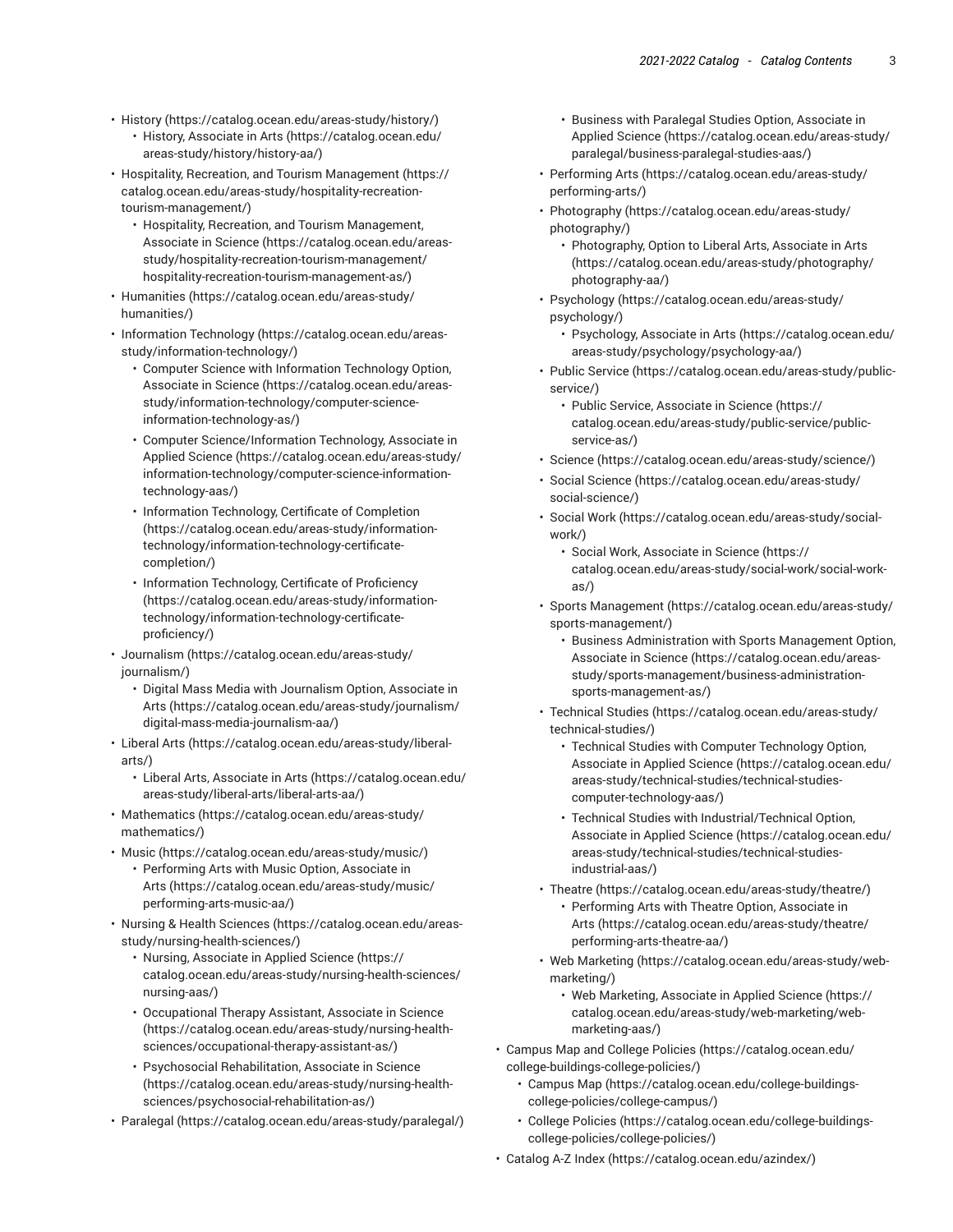- [Catalog](https://catalog.ocean.edu/catalog-archive/) Archive [\(https://catalog.ocean.edu/catalog-archive/\)](https://catalog.ocean.edu/catalog-archive/)
- [Catalog Contents](#page-0-0) ([p. 1](#page-0-0))
- [Contacting the College \(https://catalog.ocean.edu/contacting](https://catalog.ocean.edu/contacting-college/)[college/](https://catalog.ocean.edu/contacting-college/))
- [Course Descriptions](https://catalog.ocean.edu/course-descriptions/) [\(https://catalog.ocean.edu/course](https://catalog.ocean.edu/course-descriptions/)[descriptions/\)](https://catalog.ocean.edu/course-descriptions/)
	- [Accounting](https://catalog.ocean.edu/course-descriptions/acct/) (ACCT) ([https://catalog.ocean.edu/course](https://catalog.ocean.edu/course-descriptions/acct/)[descriptions/acct/\)](https://catalog.ocean.edu/course-descriptions/acct/)
	- Alcohol and Drug [Counseling](https://catalog.ocean.edu/course-descriptions/aldc/) (ALDC) [\(https://catalog.ocean.edu/](https://catalog.ocean.edu/course-descriptions/aldc/) [course-descriptions/aldc/\)](https://catalog.ocean.edu/course-descriptions/aldc/)
	- [American Sign Language \(ASLN\)](https://catalog.ocean.edu/course-descriptions/asln/) ([https://catalog.ocean.edu/](https://catalog.ocean.edu/course-descriptions/asln/) [course-descriptions/asln/\)](https://catalog.ocean.edu/course-descriptions/asln/)
	- [Anthropology](https://catalog.ocean.edu/course-descriptions/anth/) (ANTH) ([https://catalog.ocean.edu/course](https://catalog.ocean.edu/course-descriptions/anth/)[descriptions/anth/](https://catalog.ocean.edu/course-descriptions/anth/))
	- [Apprenticeship](https://catalog.ocean.edu/course-descriptions/appr/) (APPR) ([https://catalog.ocean.edu/course](https://catalog.ocean.edu/course-descriptions/appr/)[descriptions/appr/](https://catalog.ocean.edu/course-descriptions/appr/))
	- Arabic [\(ARBC\)](https://catalog.ocean.edu/course-descriptions/arbc/) ([https://catalog.ocean.edu/course-descriptions/](https://catalog.ocean.edu/course-descriptions/arbc/) [arbc/](https://catalog.ocean.edu/course-descriptions/arbc/))
	- Arts [\(ARTS\)](https://catalog.ocean.edu/course-descriptions/arts/) ([https://catalog.ocean.edu/course-descriptions/](https://catalog.ocean.edu/course-descriptions/arts/) [arts/](https://catalog.ocean.edu/course-descriptions/arts/))
	- [Biology \(BIOL\)](https://catalog.ocean.edu/course-descriptions/biol/) ([https://catalog.ocean.edu/course-descriptions/](https://catalog.ocean.edu/course-descriptions/biol/) [biol/](https://catalog.ocean.edu/course-descriptions/biol/))
	- [Business \(BUSN\)](https://catalog.ocean.edu/course-descriptions/busn/) [\(https://catalog.ocean.edu/course](https://catalog.ocean.edu/course-descriptions/busn/)[descriptions/busn/\)](https://catalog.ocean.edu/course-descriptions/busn/)
	- [Chemistry](https://catalog.ocean.edu/course-descriptions/chem/) (CHEM) ([https://catalog.ocean.edu/course](https://catalog.ocean.edu/course-descriptions/chem/)[descriptions/chem/](https://catalog.ocean.edu/course-descriptions/chem/))
	- [Chinese \(CHIN\) \(https://catalog.ocean.edu/course-descriptions/](https://catalog.ocean.edu/course-descriptions/chin/) [chin/\)](https://catalog.ocean.edu/course-descriptions/chin/)
	- Civil [Engineering](https://catalog.ocean.edu/course-descriptions/cvet/) Technology (CVET) ([https://catalog.ocean.edu/](https://catalog.ocean.edu/course-descriptions/cvet/) [course-descriptions/cvet/\)](https://catalog.ocean.edu/course-descriptions/cvet/)
	- [Communication \(COMM\)](https://catalog.ocean.edu/course-descriptions/comm/) ([https://catalog.ocean.edu/course](https://catalog.ocean.edu/course-descriptions/comm/)[descriptions/comm/\)](https://catalog.ocean.edu/course-descriptions/comm/)
	- Computer Science/ [Information](https://catalog.ocean.edu/course-descriptions/csit/) Technology (CSIT) ([https://](https://catalog.ocean.edu/course-descriptions/csit/) [catalog.ocean.edu/course-descriptions/csit/\)](https://catalog.ocean.edu/course-descriptions/csit/)
	- [Criminal Justice \(CRIM\)](https://catalog.ocean.edu/course-descriptions/crim/) ([https://catalog.ocean.edu/course](https://catalog.ocean.edu/course-descriptions/crim/)[descriptions/crim/](https://catalog.ocean.edu/course-descriptions/crim/))
	- Dance [\(DANC\)](https://catalog.ocean.edu/course-descriptions/danc/) ([https://catalog.ocean.edu/course-descriptions/](https://catalog.ocean.edu/course-descriptions/danc/) [danc/](https://catalog.ocean.edu/course-descriptions/danc/))
	- [Economics](https://catalog.ocean.edu/course-descriptions/econ/) (ECON) ([https://catalog.ocean.edu/course](https://catalog.ocean.edu/course-descriptions/econ/)[descriptions/econ/\)](https://catalog.ocean.edu/course-descriptions/econ/)
	- [Education](https://catalog.ocean.edu/course-descriptions/educ/) (EDUC) [\(https://catalog.ocean.edu/course](https://catalog.ocean.edu/course-descriptions/educ/)[descriptions/educ/\)](https://catalog.ocean.edu/course-descriptions/educ/)
	- Electrical [Engineering](https://catalog.ocean.edu/course-descriptions/elet/) (ELET) [\(https://catalog.ocean.edu/course](https://catalog.ocean.edu/course-descriptions/elet/)[descriptions/elet/](https://catalog.ocean.edu/course-descriptions/elet/))
	- [Electronic](https://catalog.ocean.edu/course-descriptions/coem/) Media (COEM) [\(https://catalog.ocean.edu/course](https://catalog.ocean.edu/course-descriptions/coem/)[descriptions/coem/](https://catalog.ocean.edu/course-descriptions/coem/))
	- [Engineering \(ENGR\)](https://catalog.ocean.edu/course-descriptions/engr/) ([https://catalog.ocean.edu/course](https://catalog.ocean.edu/course-descriptions/engr/)[descriptions/engr/](https://catalog.ocean.edu/course-descriptions/engr/))
	- [Engineering](https://catalog.ocean.edu/course-descriptions/engt/) Technology (ENGT) ([https://catalog.ocean.edu/](https://catalog.ocean.edu/course-descriptions/engt/) [course-descriptions/engt/\)](https://catalog.ocean.edu/course-descriptions/engt/)
	- [English \(ENGL\)](https://catalog.ocean.edu/course-descriptions/engl/) ([https://catalog.ocean.edu/course-descriptions/](https://catalog.ocean.edu/course-descriptions/engl/) [engl/\)](https://catalog.ocean.edu/course-descriptions/engl/)
	- English to Speakers of Other [Languages](https://catalog.ocean.edu/course-descriptions/esol/) (ESOL) [\(https://](https://catalog.ocean.edu/course-descriptions/esol/) [catalog.ocean.edu/course-descriptions/esol/](https://catalog.ocean.edu/course-descriptions/esol/))
	- [Environmental](https://catalog.ocean.edu/course-descriptions/envi/) Science (ENVI) ([https://catalog.ocean.edu/course](https://catalog.ocean.edu/course-descriptions/envi/)[descriptions/envi/\)](https://catalog.ocean.edu/course-descriptions/envi/)
- [Film \(FILM\) \(https://catalog.ocean.edu/course-descriptions/](https://catalog.ocean.edu/course-descriptions/film/) [film/](https://catalog.ocean.edu/course-descriptions/film/))
- Fire [Science](https://catalog.ocean.edu/course-descriptions/fire/) (FIRE) [\(https://catalog.ocean.edu/course](https://catalog.ocean.edu/course-descriptions/fire/)[descriptions/fire/\)](https://catalog.ocean.edu/course-descriptions/fire/)
- Forensic [Science/Science](https://catalog.ocean.edu/course-descriptions/scie/) (SCIE) ([https://catalog.ocean.edu/](https://catalog.ocean.edu/course-descriptions/scie/) [course-descriptions/scie/\)](https://catalog.ocean.edu/course-descriptions/scie/)
- French [\(FREN\) \(https://catalog.ocean.edu/course-descriptions/](https://catalog.ocean.edu/course-descriptions/fren/) [fren/\)](https://catalog.ocean.edu/course-descriptions/fren/)
- [Geography \(GEOG\) \(https://catalog.ocean.edu/course](https://catalog.ocean.edu/course-descriptions/geog/)[descriptions/geog/](https://catalog.ocean.edu/course-descriptions/geog/))
- [German \(GRMN\) \(https://catalog.ocean.edu/course-descriptions/](https://catalog.ocean.edu/course-descriptions/grmn/) [grmn/\)](https://catalog.ocean.edu/course-descriptions/grmn/)
- [Graphic Design \(GRPH\)](https://catalog.ocean.edu/course-descriptions/grph/) ([https://catalog.ocean.edu/course](https://catalog.ocean.edu/course-descriptions/grph/)[descriptions/grph/\)](https://catalog.ocean.edu/course-descriptions/grph/)
- Greek [\(GREK\)](https://catalog.ocean.edu/course-descriptions/grek/) ([https://catalog.ocean.edu/course-descriptions/](https://catalog.ocean.edu/course-descriptions/grek/) [grek/](https://catalog.ocean.edu/course-descriptions/grek/))
- Health and Human [Performance](https://catalog.ocean.edu/course-descriptions/hehp/) (HEHP) [\(https://](https://catalog.ocean.edu/course-descriptions/hehp/) [catalog.ocean.edu/course-descriptions/hehp/\)](https://catalog.ocean.edu/course-descriptions/hehp/)
- [Hebrew](https://catalog.ocean.edu/course-descriptions/hebr/) (HEBR) ([https://catalog.ocean.edu/course-descriptions/](https://catalog.ocean.edu/course-descriptions/hebr/) [hebr/\)](https://catalog.ocean.edu/course-descriptions/hebr/)
- [Hindi \(HIND\)](https://catalog.ocean.edu/course-descriptions/hind/) [\(https://catalog.ocean.edu/course-descriptions/](https://catalog.ocean.edu/course-descriptions/hind/) [hind/](https://catalog.ocean.edu/course-descriptions/hind/))
- [History](https://catalog.ocean.edu/course-descriptions/hist/) (HIST) ([https://catalog.ocean.edu/course-descriptions/](https://catalog.ocean.edu/course-descriptions/hist/) [hist/](https://catalog.ocean.edu/course-descriptions/hist/))
- Holistic Health and [Wellness](https://catalog.ocean.edu/course-descriptions/hhaw/) (HHAW) ([https://catalog.ocean.edu/](https://catalog.ocean.edu/course-descriptions/hhaw/) [course-descriptions/hhaw/\)](https://catalog.ocean.edu/course-descriptions/hhaw/)
- [Homeland](https://catalog.ocean.edu/course-descriptions/hlsc/) Security (HLSC) ([https://catalog.ocean.edu/course](https://catalog.ocean.edu/course-descriptions/hlsc/)[descriptions/hlsc/\)](https://catalog.ocean.edu/course-descriptions/hlsc/)
- Hospitality, Recreation, and Tourism [Management](https://catalog.ocean.edu/course-descriptions/hrtm/) (HRTM) [\(https://catalog.ocean.edu/course-descriptions/hrtm/](https://catalog.ocean.edu/course-descriptions/hrtm/))
- [Humanities \(HUMN\)](https://catalog.ocean.edu/course-descriptions/humn/) ([https://catalog.ocean.edu/course](https://catalog.ocean.edu/course-descriptions/humn/)[descriptions/humn/](https://catalog.ocean.edu/course-descriptions/humn/))
- [Information](https://catalog.ocean.edu/course-descriptions/info/) Technology (Library) (INFO) [\(https://](https://catalog.ocean.edu/course-descriptions/info/) [catalog.ocean.edu/course-descriptions/info/\)](https://catalog.ocean.edu/course-descriptions/info/)
- [Internship](https://catalog.ocean.edu/course-descriptions/intr/) (INTR) ([https://catalog.ocean.edu/course](https://catalog.ocean.edu/course-descriptions/intr/)[descriptions/intr/\)](https://catalog.ocean.edu/course-descriptions/intr/)
- [Irish Language \(IRSH\)](https://catalog.ocean.edu/course-descriptions/irsh/) ([https://catalog.ocean.edu/course](https://catalog.ocean.edu/course-descriptions/irsh/)[descriptions/irsh/](https://catalog.ocean.edu/course-descriptions/irsh/))
- [Italian](https://catalog.ocean.edu/course-descriptions/ital/) (ITAL) ([https://catalog.ocean.edu/course-descriptions/](https://catalog.ocean.edu/course-descriptions/ital/) [ital/\)](https://catalog.ocean.edu/course-descriptions/ital/)
- [Japanese](https://catalog.ocean.edu/course-descriptions/japn/) (JAPN) ([https://catalog.ocean.edu/course](https://catalog.ocean.edu/course-descriptions/japn/)[descriptions/japn/](https://catalog.ocean.edu/course-descriptions/japn/))
- Law [\(LAAW\)](https://catalog.ocean.edu/course-descriptions/laaw/) ([https://catalog.ocean.edu/course-descriptions/](https://catalog.ocean.edu/course-descriptions/laaw/) [laaw/\)](https://catalog.ocean.edu/course-descriptions/laaw/)
- [Manufacturing \(MNFG\) \(https://catalog.ocean.edu/course](https://catalog.ocean.edu/course-descriptions/mnfg/)[descriptions/mnfg/](https://catalog.ocean.edu/course-descriptions/mnfg/))
- [Mathematics](https://catalog.ocean.edu/course-descriptions/math/) (MATH) ([https://catalog.ocean.edu/course](https://catalog.ocean.edu/course-descriptions/math/)[descriptions/math/](https://catalog.ocean.edu/course-descriptions/math/))
- [Mechatronics](https://catalog.ocean.edu/course-descriptions/mech/) (MECH) [\(https://catalog.ocean.edu/course](https://catalog.ocean.edu/course-descriptions/mech/)[descriptions/mech/\)](https://catalog.ocean.edu/course-descriptions/mech/)
- Medical [Terminology](https://catalog.ocean.edu/course-descriptions/ahmt/) (AHMT) ([https://catalog.ocean.edu/course](https://catalog.ocean.edu/course-descriptions/ahmt/)[descriptions/ahmt/](https://catalog.ocean.edu/course-descriptions/ahmt/))
- Music [\(MUSC\)](https://catalog.ocean.edu/course-descriptions/musc/) ([https://catalog.ocean.edu/course-descriptions/](https://catalog.ocean.edu/course-descriptions/musc/) [musc/\)](https://catalog.ocean.edu/course-descriptions/musc/)
- [Nursing \(NURS\)](https://catalog.ocean.edu/course-descriptions/nurs/) ([https://catalog.ocean.edu/course-descriptions/](https://catalog.ocean.edu/course-descriptions/nurs/) [nurs/\)](https://catalog.ocean.edu/course-descriptions/nurs/)